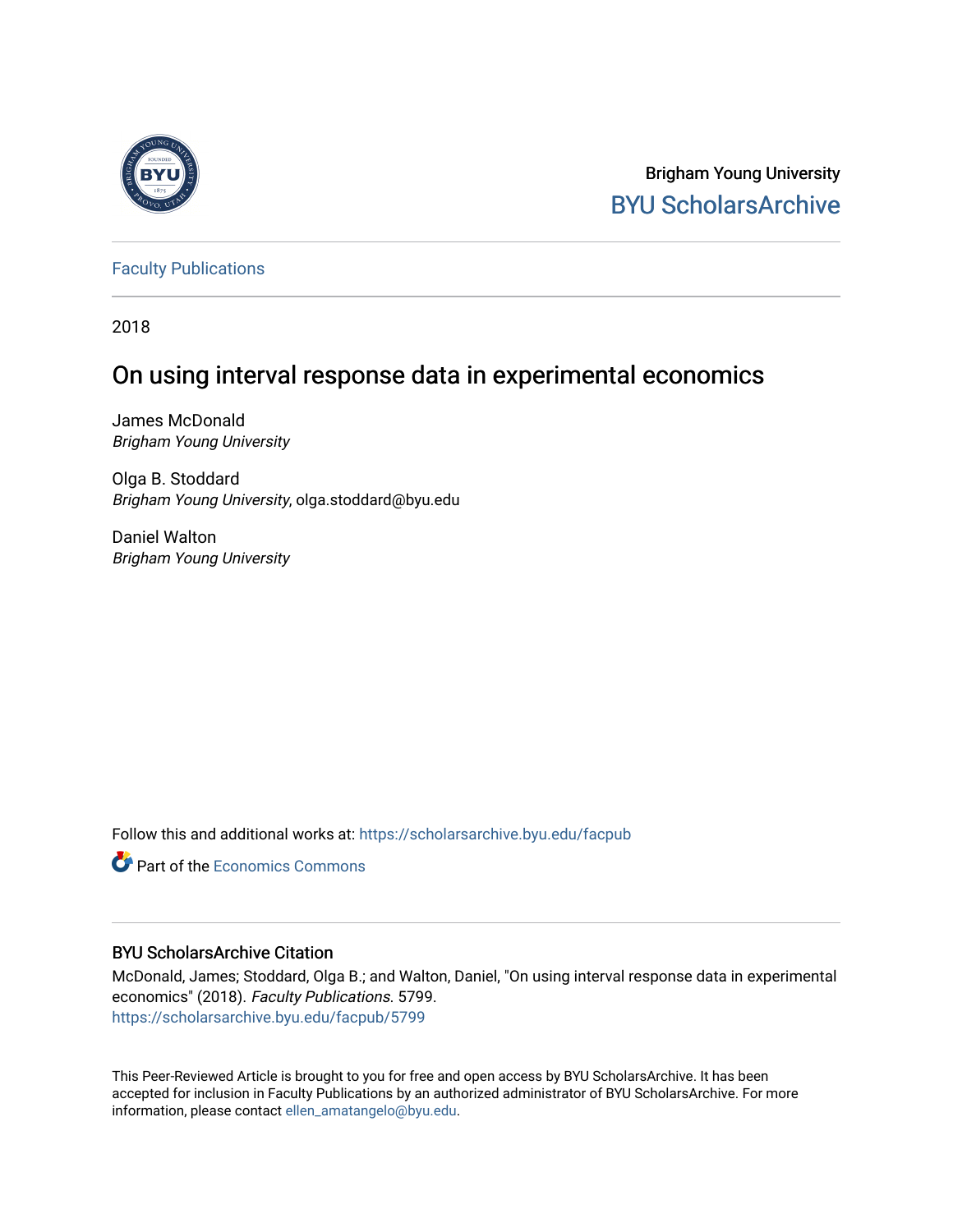Contents lists available at [ScienceDirect](http://www.sciencedirect.com/science/journal/22148043)



Journal of Behavioral and Experimental Economics

journal homepage: [www.elsevier.com/locate/jbee](https://www.elsevier.com/locate/jbee)

## On using interval response data in experimental economics  $\star$

## James McDonald, Olga Stoddard[\\*,](#page-1-0) Daniel Walton

Brigham Young University. Department of Economics, 130 FOB, Provo UT 84602, USA

### ARTICLE INFO

Keywords: Discount rates Interval dependent variable Distributional misspecifications

## ABSTRACT

Many empirical applications in the experimental economics literature involve interval response data. Various methods have been considered to treat this type of data. One approach assumes that the data correspond to the interval midpoint and then utilizes ordinary least squares to estimate the model. Another approach is to use maximum likelihood estimation, assuming that the underlying variable of interest is normally distributed. In the case of distributional misspecification, these estimation approaches can yield inconsistent estimators. In this paper, we explore a method that can help reduce the misspecification problem by assuming a distribution that can model a wide variety of distributional characteristics, including possible heteroskedasticity. The method is applied to the problem of estimating the impact of various explanatory factors associated with individual discount rates in a field experiment. Our analysis suggests that the underlying distribution of discount rates exhibits skewness, but not heteroskedasticity, In this example, the findings based on a normal distribution are generally robust across distributions.

#### 1. Introduction

Many empirical applications in the experimental economics literature involve interval response data. Examples include commonly used measures of risk aversion (see [Harrison and Rutstrom, 2008; Charness](#page-8-0) [et al., 2013](#page-8-0), for an overview), second-price Vickrey auctions with interval bidding possibilities ([Banerjee and Shogren, 2014](#page-8-1)), estimation of willingness-to-pay (WTP; [Dominitz and Manski, 1997; Hanley et al.,](#page-8-2) [2009,](#page-8-2) [2013\)](#page-8-3) , and individual discount rates ([Coller and Williams, 1999;](#page-8-4) [Harrison et al., 2002\)](#page-8-4). The typical critique against tasks that elicit point estimates in these contexts is "the payoff dominance" problem first raised by [Harrison \(1992\)](#page-8-5). The Becker–DeGroot–Marschak (BDM) procedure, in particular, is known to have weaker incentives around the optimum. In addition, data that rely on single-response methods, such as the BDM, to elicit risk preferences or WTP are significantly noisier ([Harrison, 1986](#page-8-6)).

Various methods have been considered to treat this type of data. One approach assumes that the data correspond to the interval midpoint and then utilizes ordinary least squares to estimate the model. Another approach is to use maximum likelihood estimation, assuming that the distribution of the underlying variable of interest is of a particular form, such as the normal. While these methods are widely used in the literature, they can yield inconsistent estimators and thus misleading results in cases of distributional misspecification or in the presence of heteroskedasticity.

In this paper, we consider the implications of using an estimator, which is based on a flexible distribution that can accommodate a wide range of skewness and kurtosis, hence having the potential to reduce the impact of distributional misspecification. In particular, we use maximum likelihood estimation of an interval response regression model that corresponds to the skewed generalized  $t$  distribution (SGT) and the generalized beta of the second kind (GB2). The SGT can model a wide range of distributional characteristics for real-valued skewed and leptokurtic data and includes many important distributions, such as the normal, Laplace, generalized error distribution, and skewed variations of these distributions as special and limiting cases. The GB2 is a flexible distribution for positive valued outcomes. These two flexible distribution functions serve as alternatives to the normal distribution often employed in interval regressions.

[T](http://crossmark.crossref.org/dialog/?doi=10.1016/j.socec.2017.10.003&domain=pdf)

We apply this method to the problem of estimating the effects of various possible explanatory factors on individual discount rates in a field experiment described in [Harrison et al. \(2002\)](#page-8-7), hereafter referred to as HLW. In this experiment, the authors elicit individual discount rates from subjects and test whether these rates vary (1) across households and (2) over time. HLW find that discount rates vary significantly with respect to several sociodemographic variables but not over a one- to three-year time horizon. This finding provides an important contribution to our understanding of the nature of individual discount rates, given their essential role in intertemporal welfare analyses.

<https://doi.org/10.1016/j.socec.2017.10.003> Received 18 October 2016; Received in revised form 20 October 2017; Accepted 22 October 2017 Available online 10 November 2017 2214-8043/ © 2017 Elsevier Inc. All rights reserved.

<span id="page-1-0"></span> $^\star$  The authors would like to express their appreciation to Bryan Chia for the outstanding research assistance.  $^*$  Corresponding author.

E-mail address: [olga.stoddard@byu.edu](mailto:olga.stoddard@byu.edu) (O. Stoddard).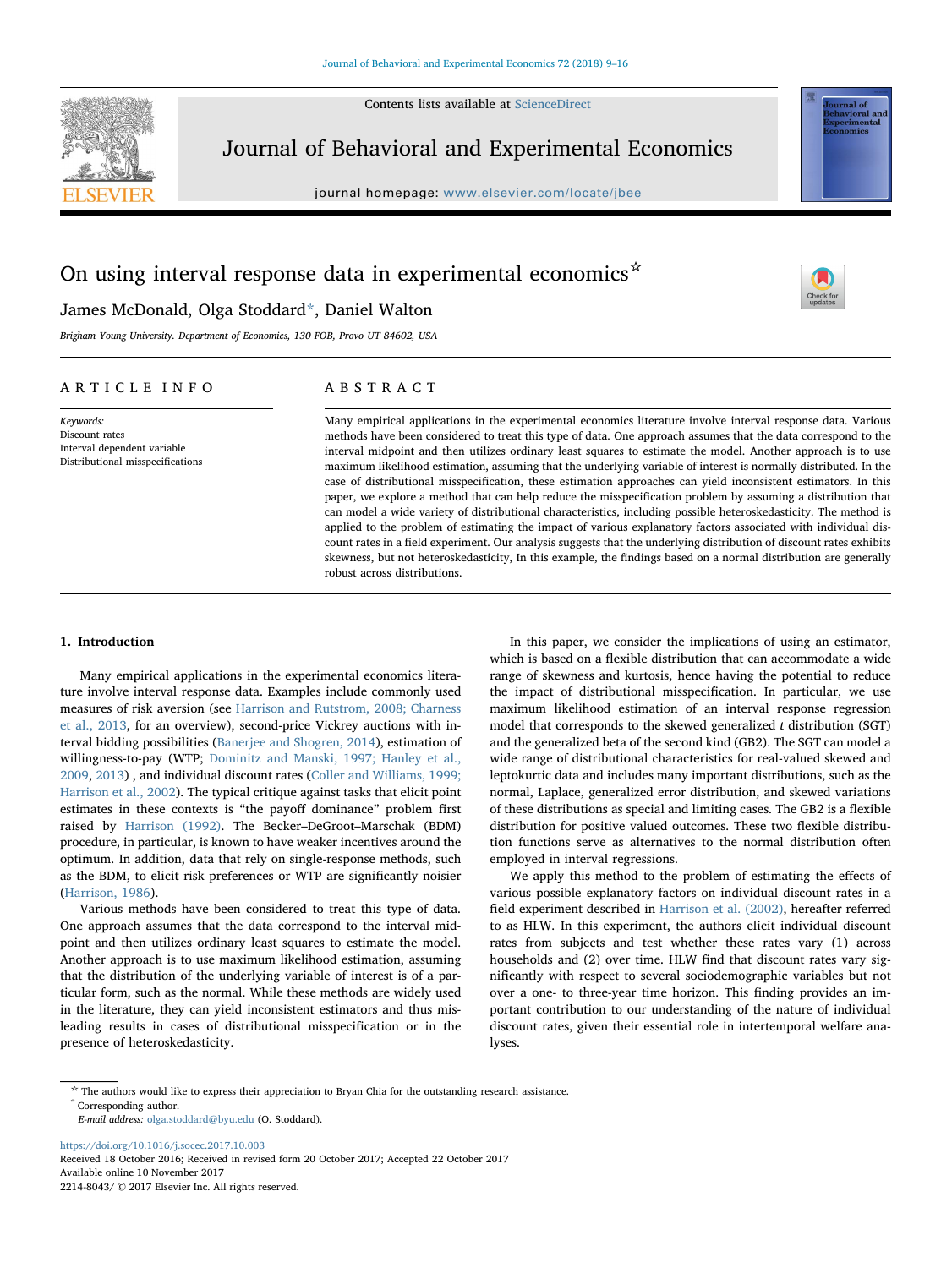In this paper, we consider the implications of allowing for more general distributions in estimating the model. We observe that the underlying distribution of reported discount rates exhibits skewness, heteroskedasticity, or both. This is inconsistent with the assumption of normality and can impact parameter estimates. When applying more flexible distributions, which allow for a wide range of skewness and kurtosis values, such as SGT and GB2, we find that the nominal discount rates are significantly impacted by some sociodemographic factors. We compare and contrast our results with those obtained under the assumption of normality and find that the magnitudes and statistical significance of the coefficients are sensitive to the specification used, but they are generally consistent with the findings of HLW.

In particular, our results show that the GB2 family generally dominates the SGT as it provides a better fit with fewer parameters. Within the GB2 family, the 2-parameter and 3-parameter gamma (GA) and generalized gamma (GG) distributions are arguably the best choice, considering fit, parsimony, and easy interpretation. An added advantage of the GB2 family over SGT is that an assumption of "heteroscedasticity" (making  $\sigma$  a function of covariates) is unnecessary, considerably simplifying the interpretation of parameters. For both the GA and GG, we find support for the HLW conclusion that rates appear to be somewhat greater at a 6-month delay than for the longer delays, but constant across the longer delays. We also find that in addition to the discount rate that predictors found to be significant in HLW, our estimation of the GB2 model uncovers additional statistically significant covariates.

This paper contributes to a growing literature in experimental economics, which emphasizes various approaches to data analysis that are widely used by other research communities [\(Ashley et al., 2010;](#page-8-8) [Frechette, 2012\)](#page-8-8). While we discuss some well-known methods and their application to interval response data, we also highlight a new methodological framework and its advantages. We emphasize the important implications that the underlying theory has for econometric models and show how to check robustness of results to model specifications.

We focus this paper on the impact of accommodating diverse distributional characteristics of individual responses of monetary discount rates, rather than addressing the more complicated problem of joint estimation of the distribution and an underlying utility function as explored in [Anderson et al. \(2008\).](#page-8-9) The methodological framework is outlined in [Section 2](#page-2-0). [Section 3](#page-4-0) provides an application of the methods to the problem of estimating individual discount rates, and [Section 4](#page-7-0) concludes.

#### <span id="page-2-0"></span>2. Methodology

#### 2.1. The model and likelihood function

<span id="page-2-2"></span>The proposed model can be summarized as follows:

$$
y_i^* = X_i \beta + \varepsilon_i \quad i = 1, 2,...,n
$$
 (1)

where only the thresholds containing the latent variable  $y_i^*$  are observed,  $X_i$  is a 1xK vector of explanatory variables with a corresponding Kx1 coefficient vector  $β$ , and the  $ε<sub>i</sub>$  are assumed to be independently and identically distributed random disturbances. The observed upper and lower thresholds of the latent variable  $y_i^*$  are denoted by  $U_i$  and  $L_i$ , respectively.

[Stewart \(1983\)](#page-8-10) notes that inconsistent parameter estimates may result from using regular ordinary least squares (OLS), with the dependent variable being assigned to the value of the interval midpoint, and the open-ended groups being assigned values on an ad hoc basis. Stewart outlines different approaches to yield MLE (maximum likelihood estimation) under the assumption of normality and applies these methods to the problem of estimating an earnings equation. Stata's intreg command facilitates MLE of interval response data in the case of normally distributed errors and allows for the presence of heteroskedasticity.

We also apply a MLE approach to this estimation problem but allow for possibly non-normal distributions, which can accommodate skewness and kurtosis. We begin by noting that the conditional probability that  $y_i^*$  is in the interval  $(L_i, U_i)$  is given by

$$
Pr(L_i \le y_i^* \le U_i) = F(U_i; \beta, \theta | X_i) - F(L_i; \beta, \theta | X_i),
$$
\n(2)

<span id="page-2-1"></span>where F(.) denotes the cumulative conditional distribution of  $y_i^*$  and  $\theta$ denotes a vector of distributional parameters. The corresponding loglikelihood function for interval regression models is given by

$$
\ell(\beta, \theta) = \sum_{i} \ell n [F(U_i; \beta, \theta | X_i) - F(L_i; \beta, \theta | X_i)]
$$
\n(3)

Interval regression programs allow not only for interval data but for censored data as well. For example, the Stata interval regression program, intreg, accommodates right censored ((−∞, U]*<sup>i</sup>* ) and left censored ( $[L_i, \infty)$ ) data by replacing the corresponding terms in [\(3\)](#page-2-1) with  $F(U_i; \beta)$ ,  $\theta$ |X<sub>i</sub>) and (1 – *F*(*L*<sub>i</sub>; $\beta$ ,  $\theta$ |X<sub>i</sub>)), respectively.

Maximum likelihood estimation (MLE) will be used throughout this paper where [Eq. \(3\)](#page-2-1) is maximized over the unknown parameters (β and θ).

#### 2.2. Distributional assumptions

As noted in the introduction, the properties of the parameter estimates can be sensitive to the distributional assumptions. The most common implementation of the MLE approach to this type of data in the literature is based on the assumption of normally distributed errors. As mentioned earlier, Stata's interval regression command (intreg) assumes normally distributed errors and is a Tobit-like estimator for grouped data. However, these estimators can be inconsistent if the errors are not normally distributed or are associated with heteroskedasticity. Adaptive or semiparametric estimation of econometric models avoid specifying a particular probability density function but may be difficult to implement. Partially adaptive estimation relaxes the normality assumption by adopting a more flexible probability density function to approximate the actual error distribution. [Caudill \(2012\)](#page-8-11) uses a mixture of normal distributions. [Cook and McDonald \(2013\)](#page-8-12) use an inverse hyperbolic sine distribution to estimate censored regression models, finding that this specification improves estimator performance for the cases considered. We will use the skewed generalized  $t$  (SGT) and the generalized beta of the second kind (GB2), each of which allows a wide range of skewness and kurtosis. The SGT can model real-valued responses and includes the normal as a special case. The GB2 is a flexible model for applications in which the responses are positive, such as in the example considered in [Section 3.](#page-4-0)

#### 2.3. The skewed generalized t distribution

The SGT was introduced by [Theodossiou \(1998\)](#page-8-13) and extends the generalized  $t$  (GT) ([McDonald and Newey, 1988\)](#page-8-14) and the skewed  $t$  (ST) ([Hansen 1994\)](#page-8-15) and allows for a wide range of skewness and kurtosis; for example, see [Kerman and McDonald \(2013\).](#page-8-16) Other special cases of the SGT include the skewed generalized error distribution (SGED), skewed Laplace (SLaplace), generalized error distribution (GED), skewed normal (SNormal), t, skewed Cauchy (SCauchy), Laplace, Uniform, Normal, and Cauchy. The five-parameter SGT can be defined by the following density function:

$$
SGT(y; \mu, \lambda, \sigma, p, q) = \frac{p}{2\sigma q^{1/p} B\left(\frac{1}{p}, q\right) \left(1 + \frac{|y - \mu|^p}{q\sigma^p (1 + \lambda sign(y - \mu))^p}\right)^{q + 1/p}}
$$
\n
$$
(4)
$$

where  $-\infty < y < \infty$  and *B*(., .) denotes the beta function. The SGED is a limiting case of the SGT defined by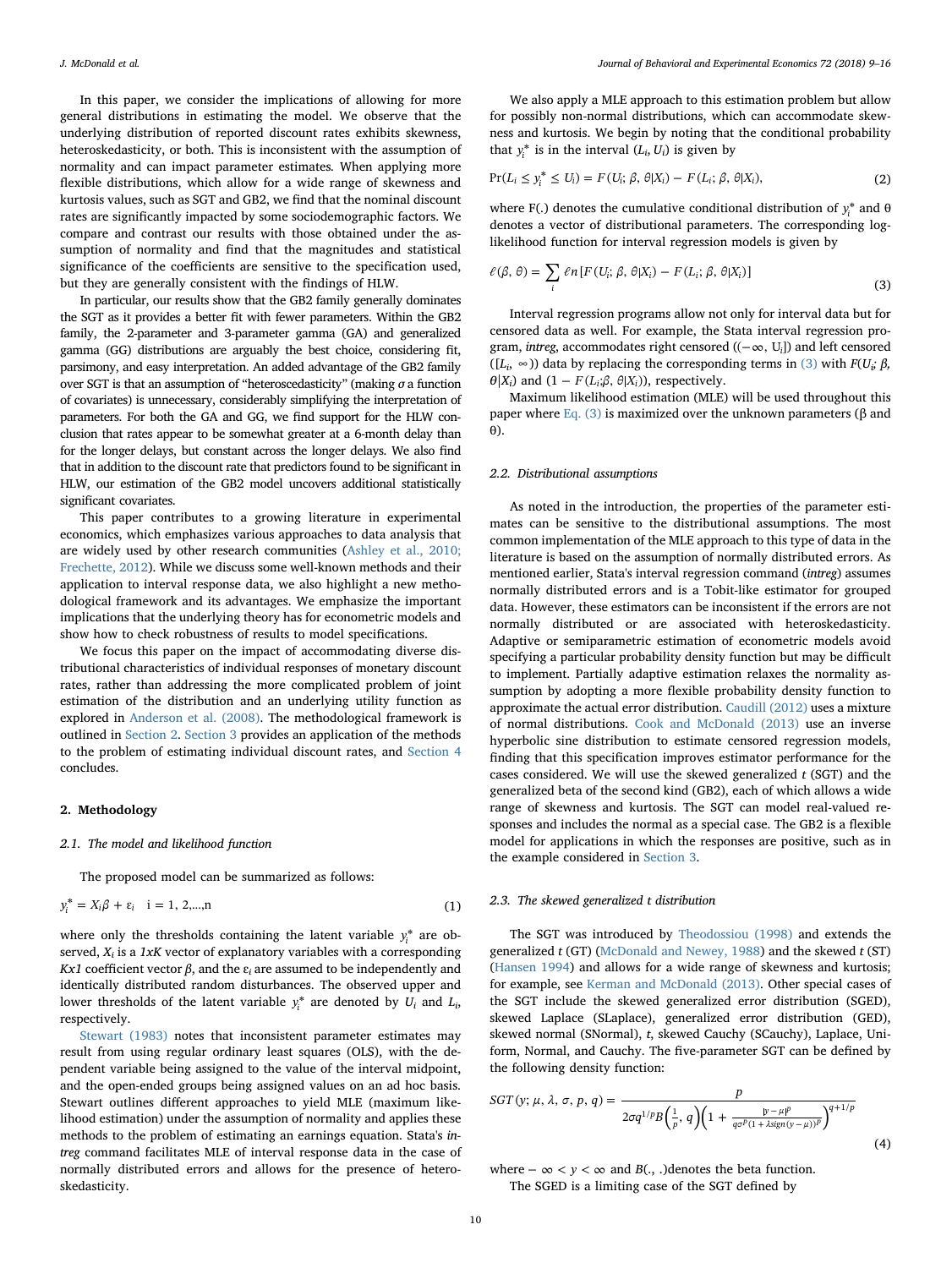<span id="page-3-1"></span>

Fig. 1. SGT distribution tree (adapted from [Hansen et al., 2010](#page-8-18)).

<span id="page-3-2"></span>

Fig. 2. GB2 distribution tree ([McDonald, 1984\)](#page-8-17).

$$
SGED(y; \mu, \lambda, \sigma, p) = \lim_{q \to \infty} SGT(y; \mu, \lambda, \sigma, p, q)
$$

$$
= \frac{p e^{-\left(\frac{|y - \mu|}{\sigma (1 + \lambda sign(y - \mu))}\right)^p}}{2\sigma \Gamma(\frac{1}{p})}
$$
(5)

where  $\mu = X\beta$  is a location parameter,  $\sigma$  is a positive scale or dispersion parameter, and Γ(.) denotes the gamma function.<sup>[1](#page-3-0)</sup> The parameter  $λ$ ,  $− 1 < λ < 1$ , measures skewness, with the probability of Y being greater than  $\mu$  given by  $\left(\frac{1+\lambda}{2}\right)$ ; hence,  $\lambda = 0$  corresponds to a symmetric pdf (probability density function). The parameters  $p$  and  $q$  are positive and impact the shape of the pdf, and the product  $pq$  is referred to as the degrees of freedom parameter. The interrelationships between these pdfs are shown in [Fig. 1](#page-3-1).

The SGT family of distributions provides a generalization of many methods that have been used for analyzing models with interval response data. The expected value of the response corresponding to the SGT and its various special cases can be evaluated using

$$
E_{SGT}(Y|X) = X\beta + 2\lambda\sigma \left\{ \frac{q^{1/p}B(2/p, q - 1/p)}{B(1/p, q)} \right\}
$$
  
\n
$$
E_{SGEN}(Y|X) = X\beta + 2\lambda\sigma \left\{ \frac{q^{1/p}\Gamma(2/p)}{\Gamma(1/p)} \right\}
$$
\n(6. a-b)

#### 2.4. The generalized beta of the second kind

The generalized beta of the second kind (GB2) is a well-known fourparameter distribution for positive-valued random variables that has been successfully used in applications such as the distribution of income and stock returns. It includes the generalized gamma (GG), gamma (GA), Weibull (W), lognormal (LN), Burr3, and Burr12, among others, as special or limiting cases. [Fig. 2](#page-3-2) illustrates the relationships between the members of the GB2 family.

The GB2 pdf is defined by

$$
GB2(y; \delta, \sigma, p, q) = \frac{e^{p(\ln(y) - \delta)/\sigma}}{\sigma yB(p, q)(1 + e^{(\ln(y) - \delta)/\sigma})^{p+q}}
$$
(7)

where  $\sigma$ ,  $p$ , and  $q$  denote positive distributional parameters ([McDonald, 1984\)](#page-8-17). Important special cases of the GB2 are the Burr3 and Burr12, corresponding to  $q = 1$  and  $p = 1$ , respectively, and the generalized gamma as the following limiting case:

$$
GG(y; \delta, \sigma, p) = \lim_{q \to \infty} GB2(y; q^{\sigma} \delta, \sigma, p, q)
$$
  
= 
$$
\frac{e^{p(\ln(y) - \delta)/\sigma} e^{-e(\ln(y) - \delta)/\sigma}}{\sigma y \Gamma(p)},
$$
 (8)

The GG includes the gamma (GA) and Weibull (W) as the following special cases:

$$
GA(y; \delta, p) = G(y; \delta, \sigma = 1, p)
$$
  
= 
$$
\frac{e^{p(ln(y) - \delta)} e^{-e(ln(y) - \delta)}}{y \Gamma(p)}
$$
(9)

<span id="page-3-0"></span> $1$  Allowing σ to be a function of the explanatory variables can model heteroskedasticity.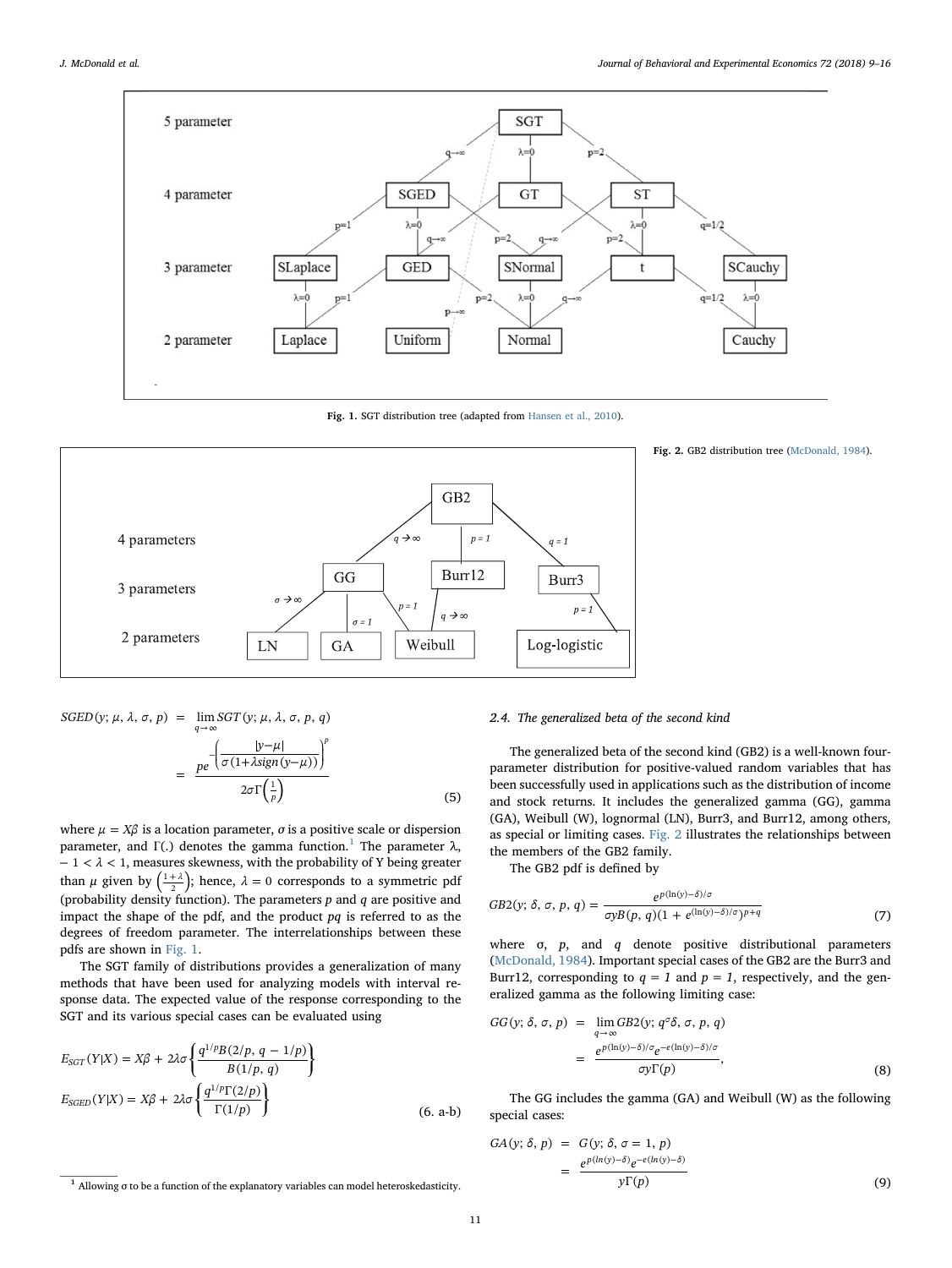and

$$
W(y; \delta, \sigma) = GG(y; \delta, \sigma, p = 1)
$$
  
= 
$$
\frac{e^{(\ln(y) - \delta)/\sigma} e^{-e(\ln(y) - \delta)/\sigma}}{y\sigma}
$$
 (10)

Finally, the lognormal

$$
LN(y; \delta, \sigma) = \frac{e^{-(\ln(y) - \delta)^2 / 2\sigma^2}}{y\sqrt{2\pi}\sigma}
$$
\n(11)

is a well-known limiting case of the GG and GB2.

The regression specification in [\(1\)](#page-2-2) corresponding to the GB2 family can be obtained by letting the parameter  $\delta$  be a function of the explanatory variables, for example,  $\delta = X_i \beta$ . The econometrics package Stata estimates the exponential, gamma, Weibull, log-logistic, and generalized gamma regression specifications for individual observations but not for interval data or data with heteroskedasticity. As with the SGT, possible heteroskedasticity can be modeled by allowing the scale parameter,  $\sigma$ , to be a function of the explanatory variables,  $\sigma(X)$ .<sup>[2](#page-4-1)</sup>

The expected value of the dependent latent variable corresponding to the GB2 and its special cases can be evaluated using the following results:

$$
E(Y_{GB2}|X) = e^{X\beta} \frac{\Gamma(p+\sigma)\Gamma(q-\sigma)}{\Gamma(p)\Gamma(q)}, \sigma < q
$$
\n(12.a)

$$
E(Y_{GG}|X) = e^{X\beta} \frac{\Gamma(p+\sigma)}{\Gamma(p)},
$$
\n(12.b)

$$
E(Y_{LN}|X) = e^{X\beta + \sigma^2/2}
$$
\n(12.c)

From these results, we see that the  $\beta_i$  in the GB2 family can be interpreted as estimating the percentage change in the  $y_i^*$  corresponding to a unit change in  $X_i$ . Thus, one might expect the SGT and GB2 regression coefficients to be roughly related to each other as follows:

<span id="page-4-7"></span>
$$
(\beta_i)_{SGT} \approx E(y_i^*)(\beta_i)_{GB2} \tag{13}
$$

### <span id="page-4-0"></span>3. Experimental design, model specification, statistical distribution, and statistical analysis

#### 3.1. Experimental design

In this section we apply the previously described methods to the problem of estimating individual discount rates in experimental economics—a field experiment described in HLW. In this experiment a demographically representative sample of 268 Danish individuals aged between 19 and 75 years old<sup>3</sup> were invited to answer survey questions with real monetary rewards. Survey questions were designed by [Coller and Williams \(1999\)](#page-8-4), who conducted similar experiments with university students in controlled laboratory settings. To elicit discount rates, individuals were asked whether they would prefer \$100 in one month or  $$100 + x$  in one + y months, where  $x > $0$  and  $y = 6, 12, 24$ , or 36 months depending on the specific condition of the experiment. Each subject faced a sequence of ten questions, each with a different  $x$ . The point at which an individual switched from choosing the current income option to taking the delayed income option provided a bound on his or her discount rate. Participants were provided with the interest rates associated with the future payment option and knew that they would be paid for one randomly selected question.

Participants were randomized into one of five treatment groups that differed according to the possible time horizons for future income options: (1) 6 months, (2) 12 months, (3) 24 months, (4) 36 months, and (5) all four time horizons presented to an individual simultaneously. A total of 118 individuals participated in 15 single-horizon sessions,<sup>[4](#page-4-3)</sup> and 150 individuals participated in the 12 multiple-horizon sessions.<sup>[5](#page-4-4)</sup>

In addition to the main discount rate elicitation questions, researchers also asked a wide range of sociodemographic questions, such as participants' gender, age, household income, occupation, education level, retired and employment status, and marital status. Subjects were also asked about their access to financial accounts, such as checking account, credit card, or line of credit; annual interest rates, current balance on those accounts; and their perception of their own credit worthiness. These and other covariates are more formally defined in the first two columns of Table A.1 in Appendix A.[6](#page-4-5)

The experiment was designed to test two specific hypotheses. The first hypothesis is that discount rates for a given time horizon do not differ with respect to an individual's sociodemographic characteristics. The second hypothesis is that discount rates for a given individual do not differ across time horizons. [Harrison et al. \(2002\)](#page-8-7) found that discount rates among this sample of Danish individuals were relatively constant over the one-year to three-year time horizon but varied significantly across several sociodemographic characteristics. In particular, discount rates were significantly affected by the length of education, retirement status, unemployment, and the likelihood of obtaining a loan or being approved for a credit card.

#### 3.2. Application of the SGT and GB2: model specification

In this section, we consider the implications of using more flexible distributions, namely the SGT and GB2 families. Parameter estimates were obtained by maximizing the log-likelihood [Eq. \(3\)](#page-2-1) using various numerical optimization algorithms in MATLAB for selected distributions, with and without the assumption of homoskedasticity. Two regression scenarios were considered in some of these estimations: first, the full regression scenario (full) includes time-horizon variables and sociodemographic controls

$$
DR_i = \beta T_i + \gamma X_i + \epsilon_i
$$

where  $DR_i$  stands for the discount rate of individual i,  $T_i$  is a vector of the time-horizon indicators for the scenario that individual i received, and  $X_i$  are the various socio-demographic controls for the individual *i*. The second scenario (intercept specification) considered is the model with only a constant term, such that

$$
DR_i = \beta_0 + \epsilon_i
$$

The parameter estimates, standard errors, and log-likelihood (ℓ) values for each of these specifications are reported in the appendices (B, C, and D). Appendices B and C, respectively, include estimates for the full and intercept specifications for the SGT and GB2 families under the assumption of homoskedasticity, and Appendix D reports the corresponding results for the full SGT and GB2 heteroskedastic model specifications.[7](#page-4-6)

#### 3.3. Selecting an appropriate statistical distribution

The estimation results obtained from using fourteen statistical distributions are reported in the appendices. Their interrelationships are depicted in [Figs. 1](#page-3-1) and [2](#page-3-2) with distributions higher on a given tree

<span id="page-4-1"></span> $^2$  This specification accommodates variance of log(y) because the variance of log(y) is given by  $\sigma^2$ [  $\Psi'(p) + \Psi'(q)$ ] where  $\Psi$ () is the digamma function.

<span id="page-4-2"></span><sup>3</sup> These individuals were selected based on their prior participation in the European Community Household Panel Survey (ECHP) administered by the Danish Social Research Institute (SFI) in collaboration with the Danish Ministry of Business and Industry.

<span id="page-4-3"></span><sup>4</sup> Within the single-horizon sessions, there were 26, 32, 31, and 29 subjects, respec-

<span id="page-4-4"></span>tively, in the 6-month, 12-month, 24-month, and 36-month treatments. <sup>5</sup> This particular study is an excellent application because of the extremely low incidence of response inconsistency.

<span id="page-4-5"></span><sup>&</sup>lt;sup>6</sup> All supplementary online materials referenced in the paper can be obtained at <https://economics.byu.edu/Documents/Faculty/Olga%20Stoddard/APPENDIX.pdf>. <sup>7</sup> Formulas used to calculate clustered standard errors are reported in Appendix E.

<span id="page-4-6"></span>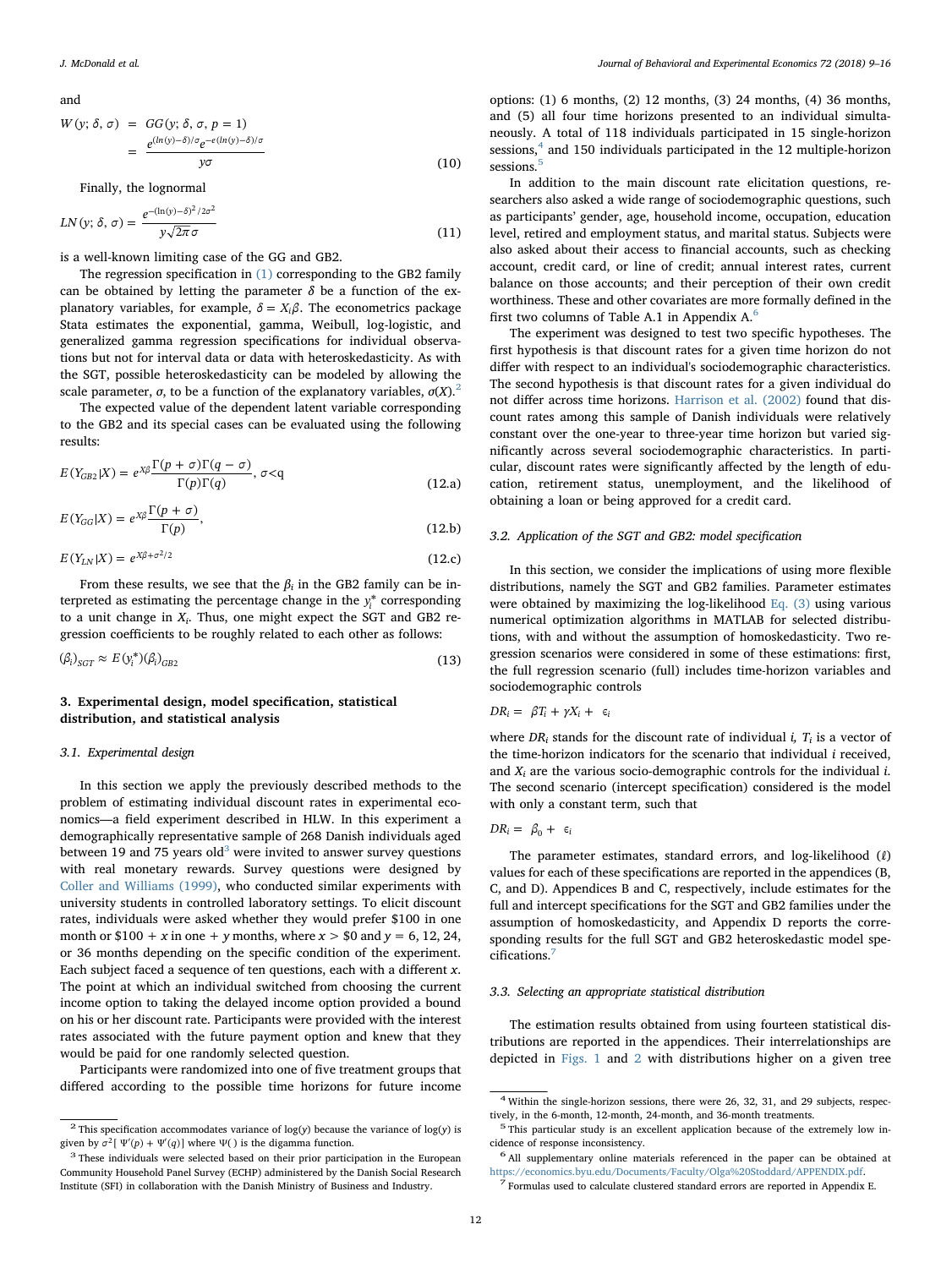Fig. 3. Goodness of fit for the SGT distribution family.

<span id="page-5-1"></span>

having greater flexibility. For nested distributions on the same distribution tree, likelihood ratio tests are frequently used to select the best model. For example, the GED and Normal on the SGT distribution tree can be compared by taking twice the difference between their loglikelihood values found in Table B.1 (in Appendix B). This yields a loglikelihood value of 136 (LR =  $2(2002.0-1934.0)$  with the test statistic having an asymptotic Chi square distribution with one degree of freedom. Thus the GED provides a statistically significant improvement relative to the normal.

The likelihood ratio test is not valid for distributions on different trees or for nonnested models. For example, the SGT and GB2 can't be compared using a likelihood ratio test. To compare non-nested specifications, alternative criteria have been considered, such as the Akaike Information Criterion (AIC), Bayesian Information Criterion (BIC), [Vuong \(1989\)](#page-8-19) or [Clarke \(2007\)](#page-8-20) paired sign test.<sup>[8](#page-5-0)</sup> These criteria reward goodness of fit as measured by ℓ (the optimized value of the log-likelihood function) and penalize a model's complexity as measured by the number of parameters (k). Thus, other things equal, a model with fewer parameters would be selected. The values of ℓ, AIC, BIC, and selected likelihood ratio values for the fitted distributions and different model specifications are reported in the last three rows of Tables B.1, B.2, C.1, C.2, D.1, and D.2 (in Appendices B, C, and D). For the full model with time horizon and sociodemographic variables, [Figs. 3](#page-5-1) and [4](#page-6-0) summarize these goodness of fit indices for the SGT and GB2 families, respectively.

From [Fig. 3](#page-5-1) and using likelihood ratio tests, the SGT and SGED are seen to be observationally equivalent because of the large estimated value of the parameter  $q$  and yield statistically significant improved fits relative to their other special or limiting cases, including the normal.

For the GB2 family, depicted in [Fig. 4,](#page-6-0) the GB2 provides a statistical improvement relative to the Burr3 and Burr12, but not for the GG or gamma. Taking into account model complexity, as measured by the BIC or Vuong test and AIC, the SGED would dominate the SGT and the GG and gamma would dominate the GB2, SGT, and SGED.

[Fig. 5](#page-6-1) compares the fitted pdfs for the GG, SGED, and normal ob-tained from the reported interval responses.<sup>[9](#page-5-2)</sup> Corresponding expected discount rates are reported in [Table 1.](#page-7-1)[10](#page-5-3) The normal is centered around its estimated mean of 28.3 and implies a positive probability of a negative discount rate, which is inconsistent with economic theory. The fitted pdf for the SGED is highly skewed and conforms to the expectation that discount rates will be positive. The SGED's large expected value reported in [Table 1](#page-7-1) is due to its thick right tail. In a sense, because we know that discount rates will be positive, using an SGED or SGT to model discount rates could be viewed as a type of model overspecification. Based on these comparisons, we will focus the rest of our analysis on the GG.

#### 3.4. Economic analysis

We now consider the two hypotheses considered by HLW. For convenience, the estimated results corresponding to the normal, SGED, Lognormal, and GG specifications are presented in [Table 2](#page-7-2). It is important to recall from [Eq. \(13\)](#page-4-7) that the "regression" coefficients in the SGT and GB2 families have different interpretations,

$$
\frac{\partial E(y_{SGT}|X)}{\partial X_i} = (\beta_i)_{SGT} \text{and} \frac{\partial E(y_{GB2}|X)}{\partial X_i} = (\beta_i)_{GB2} E(y_{GB2}|X).
$$

<span id="page-5-0"></span><sup>&</sup>lt;sup>8</sup> The AIC and BIC are defined by  $AIC = 2(k - \ell)$  and  $BIC = k \log(n) - 2\ell$  where k is the number of estimated parameters and ℓ is the optimized value of the log-likelihood function. A common form for the Vuong test is half of the difference of the BICs of the competing models.

<span id="page-5-2"></span><sup>9</sup> The estimates of the distributional parameters are given in Tables B.3 and C.3 (in the corresponding appendices). The normal is included as a benchmark because of its use in

<span id="page-5-3"></span> $10$  The expected values are evaluated using equations (6 a–b) and (12 a–c).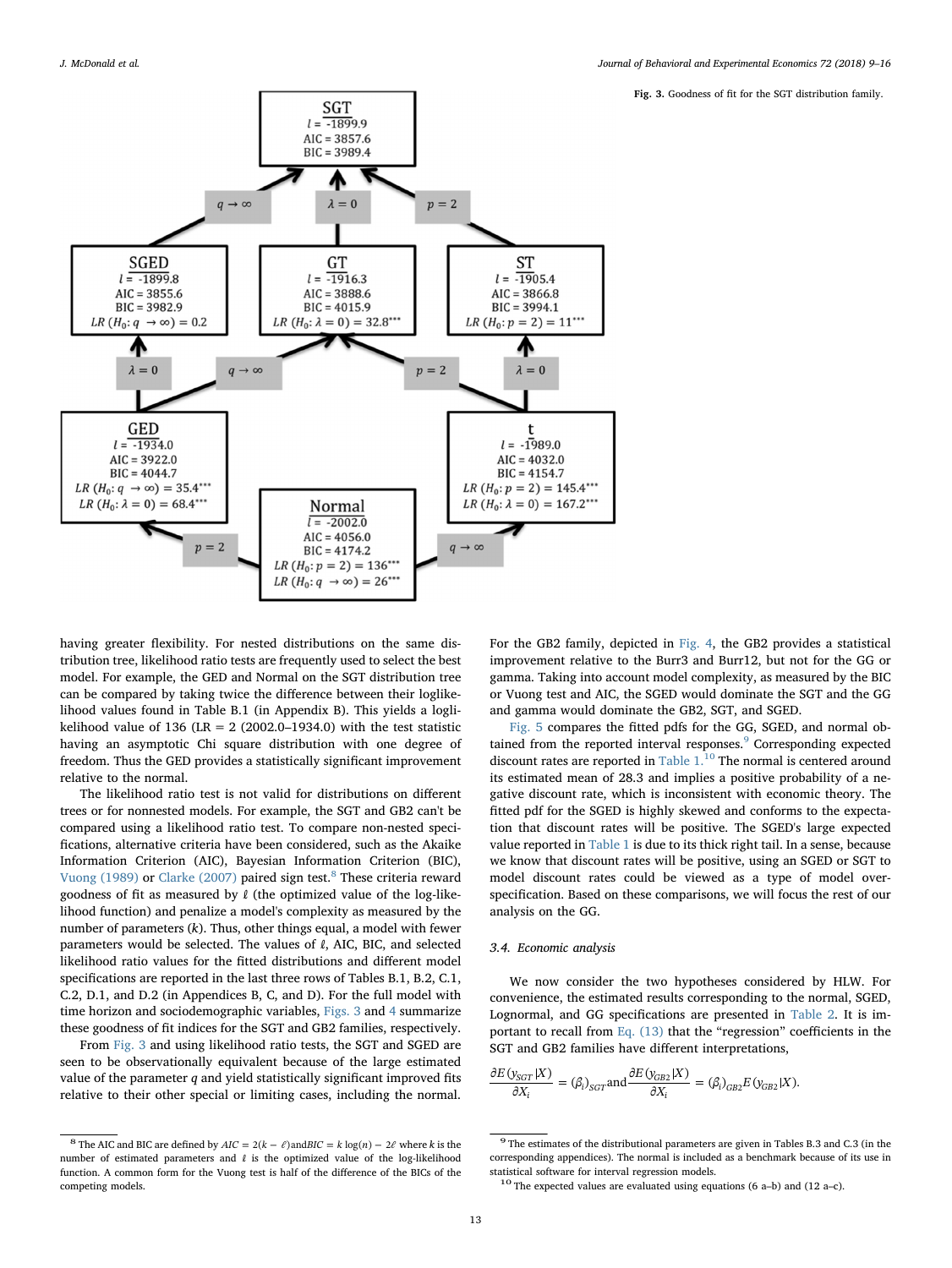Fig. 4. Goodness of fit for the GB2 distribution family.

<span id="page-6-1"></span><span id="page-6-0"></span>

HLW found that varying the time horizon appeared to have little effect on discount rates for the 12-, 24-, and 36-month time horizons, though the 6-month time horizon was about 6 percentage points higher. Using a Wald test on the GG specification, we found that the equality of the coefficients for 12-, 24-, and 36-month time horizons could not be rejected; however, the coefficient for the 6-month horizon differed significantly.

The sociodemographic variables having a significant impact in the normal specification included the length of education and retirement, which were associated with lower and higher discounts of approximately 9% and 12%, respectively. Unemployment and having a poor chance of getting approval for a loan or credit card were significant at the 10% level and had associated estimates of −8% and 8%, respectively. These same variables are significant with a GG specification. However, income ("rich"), owner-occupied housing ("owner'), and whether the subject has a positive balance in a line of credit or credit card ("balance") were significant at 5-, 10-, and 15-percent levels, respectively. A comparison of the marginal impacts of "important" variables implied by both specifications is presented in [Table 3](#page-7-3), where the GG coefficients from [Table 2](#page-7-2) are multiplied by the corresponding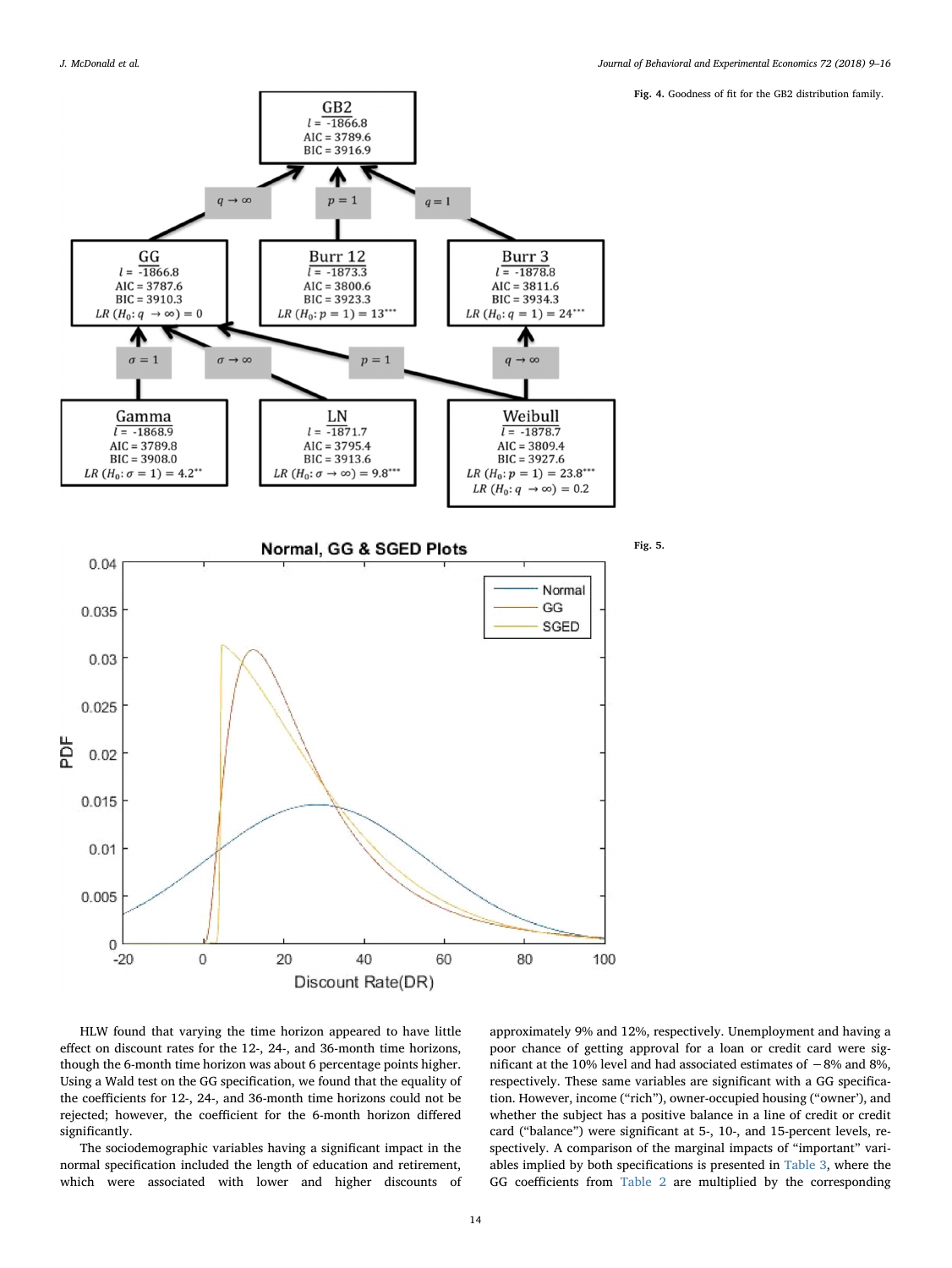<span id="page-7-1"></span>Table 1

| Expected discount rates. |  |  |
|--------------------------|--|--|
|--------------------------|--|--|

| Distribution | Expected discount rate |
|--------------|------------------------|
| Normal       | 28.3                   |
| SGED         | 51.1                   |
| GG           | 27.9                   |

<span id="page-7-2"></span>

| Table |  |  |
|-------|--|--|
|-------|--|--|

Selected results for the full model (homoskedasticity),  $n = 696$ .

|            | Normal                | SGED                  | Lognormal             | GG                  |
|------------|-----------------------|-----------------------|-----------------------|---------------------|
| t6         | 34.8607***            | 31.6146***            | 3.3631***             | 3.3252***           |
|            | (7.8358)              | (4.3030)              | (0.2496)              | (0.9007)            |
| t12        | 28.9523***            | 31.2218***            | 3.1493***             | 3.1066***           |
|            | (7.7221)              | (3.7192)              | (0.2510)              | (0.8963)            |
| t24        | 27.4407***            | 29.8356***            | 3.0714***             | 3.0285***           |
|            | (7.9025)              | (4.5096)              | (0.2497)              | (0.8963)            |
| t36        | 27.8716***            | 29.4325***            | 3.0897***             | 3.0453***           |
|            | (8.2525)              | (4.6663)              | (0.2615)              | (0.8974)            |
| multiple   | 0.8359                | $-0.1392$             | $-0.0173$             | $-0.0337$           |
|            | (2.4257)              | (1.4425)              | (0.0899)              | (0.0889)            |
| female     | 1.0149                | 0.3653                | 0.04637               | 0.0456              |
|            | (2.1972)              | (1.156)               | (0.0779)              | (0.0750)            |
| young      | $-1.0947$             | 0.5725                | 0.00036               | 0.0105              |
|            | (3.3403)              | (2.3009)              | (0.1145)              | (0.1132)            |
| middle     | 0.1786                | $-2.3528**$           | $-0.0956$             | $-0.0520$           |
|            | (2.6682)              | (1.1595)              | (0.0976)              | (0.0941)            |
| old        | $-0.45954$            | $-0.7187$             | $-0.0919$             | $-0.0441$           |
|            | (3.2395)              | (2.4376)              | (0.1166)              | (0.1153)            |
| middle1    | $-1.3060$             | $-0.5305$             | $-0.0627$             | $-0.0593$           |
|            | (2.9677)              | (2.0558)              | (0.0993)              | (0.0932)            |
| middle2    | $-3.2142$             | $-1.8643$             | $-0.1576$             | $-0.1559$           |
|            | (3.8167)              | (2.0993)              | (0.1393)              | (0.1338)            |
| rich       | $-5.3412$             | $-1.4471$             | $-0.2958**$           | $-0.3134**$         |
|            | (3.9006)              | (2.8488)              | (0.1377)              | (0.1307)            |
| skilled    | 0.74265               | 1.1748                | 0.07158               | 0.06769             |
|            | (2.4868)              | (1.8887)              | (0.0930)              | (0.0887)            |
| student    | 4.2049                | $-1.6263$             | 0.0321                | 0.0481              |
|            | (4.2717)              | (2.6647)              | (0.14737)             | (0.1365)            |
| longedu    | $-9.2027***$          | $-2.2147$             | $-0.3975***$          | $-0.3991***$        |
|            | (2.5555)              | (1.6893)              | (0.0956)              | (0.0926)            |
| copen      | $-1.1308$<br>(2.9125) | $-0.0859$<br>(1.9748) | $-0.0009$<br>(0.1083) | 0.00673<br>(0.1024) |
| town       | 3.1719                | 2.2304                | $0.1493*$             | 0.1196              |
|            | (2.4045)              | (1.4922)              | (0.0896)              | (0.0832)            |
| owner      | $-3.7647$             | $-2.0555$             | $-0.1769*$            | $-0.18608**$        |
|            | (2.5200)              | (1.4032)              | (0.0922)              | (0.0860)            |
| retired    | 12.3783***            | 0.1513                | 0.3592**              | 0.4087***           |
|            | (4.2659)              | (3.4017)              | (0.1456)              | (0.1289)            |
| unemp      | $-7.7693**$           | 1.1640                | $-0.3123**$           | $-0.3503**$         |
|            | (3.7921)              | (2.8049)              | (0.1438)              | (0.1387)            |
| single     | $-2.4016$             | $-1.0694$             | $-0.1229$             | $-0.1007$           |
|            | (2.6878)              | (1.7728)              | (0.09368)             | (0.0883)            |
| kids       | 0.2498                | $-0.1479$             | 0.0412                | 0.0586              |
|            | (2.5272)              | (1.0956)              | (0.0912)              | (0.0893)            |
| gsize      | 0.0239                | $-0.1733$             | 0.0018                | 0.0050              |
|            | (0.3125)              | (0.1665)              | (0.0109)              | (0.0108)            |
| balance    | 1.8294                | 2.0692                | $0.1451**$            | $0.1353*$           |
|            | (2.113)               | (2.002)               | (0.0728)              | (0.0716)            |
| Chances    | 7.6481**              | 0.7959                | $0.2746**$            | $0.279**$           |
|            | (3.3035)              | (2.3305)              | (0.1227)              | (0.1169)            |
| LogL       | $-2002.0$             | $-1899.8$             | $-1871.7$             | $-1866.8$           |
| <b>BIC</b> | 4067.1                | 3982.9                |                       |                     |
|            | 3806.5                | 3799.2                |                       |                     |
| <b>AIC</b> | 4056                  | 3855.6                |                       |                     |
|            | 3795.4                | 3787.6                |                       |                     |

expected discount rate (27.9) and are in fairly close agreement with the results from the normal assumed by HLW.

Next, we test for the presence of possible heteroskedasticity in the different specifications. Likelihood ratio tests can be used to test the <span id="page-7-3"></span>Table 3

| Comparison of the marginal impact of sociodemographic variables, $n = 696$ . |  |
|------------------------------------------------------------------------------|--|
|------------------------------------------------------------------------------|--|

| Variable | Normal  | GG        |
|----------|---------|-----------|
| rich     | $-5.34$ | $-8.74$   |
| longedu  | $-9.20$ | $-11.14$  |
| owner    | $-3.76$ | $-0.5.19$ |
| retired  | 12.38   | 11.40     |
| unemp    | $-7.77$ | $-9.77$   |
| balance  | 1.83    | 3.78      |
| chances  | 7.65    | 7.79      |

null hypothesis of homoskedasticity. Based on a comparison of the loglikelihood values for homoskedastic and heteroskedastic specifications reported in Table B.1 and Table D.1, respectively (see appendices), we reject the null hypothesis of homoskedasticity for the SGT family. For example, the LR value for the Normal is  $98.8$  (= 2 (2002.0–1952.6)), with the test statistic being asymptotically distributed as a chi square with 25° of freedom. Testing for heteroskedasticity in the GG specification yields a statistically insignificant likelihood ratio value of  $29.6(=2(1866.8-1852.0))$ . Hence, while we reject the assumption of homoskedasticity with the Normal specification, we do not reject it with GG. The same results hold when comparing the more general forms of the GB2 and SGT families with and without heteroskedasticity.

#### <span id="page-7-0"></span>4. Summary and conclusions

Interval response data are used extensively in the experimental economics literature to estimate such important variables as discount rates, willingness to pay, and risk aversion. While various methods have been widely used in the prior literature to estimate models of this type, their properties can be sensitive to distributional assumptions and can yield inconsistent estimates.

In this paper, we present a methodology that accommodates diverse distributional characteristics. The method of estimation is based on the assumption of a flexible distribution, which allows for a wide range of data skewness and kurtosis values and has the potential to reduce the impact of distributional misspecification. In particular, we use maximum likelihood estimation of an interval response regression model that corresponds to the skewed generalized  $t$  distribution (SGT) and the generalized beta of the second kind (GB2). These methods are described and applied to the problem of estimating individual discount rates in a field experiment considered by HLW.

The results of this paper generally confirm those obtained using a normal specification (or HLW) that discount rates may be somewhat greater for a 6-month delay than for longer delays but are constant for longer delays. Additionally, both specifications find discount rates to be significantly impacted by the length of education, retirement status, unemployment, and the likelihood of obtaining a loan or being approved for a credit card and yield similar marginal effects. The GG specification also finds income and owner-occupied housing to be statistically significant.

In particular, our results show that the GB2 family generally dominates the SGT as it provides a better fit with fewer parameters. Within the GB2 family, the 2-parameter and 3-parameter gamma (GA) and generalized gamma (GG) distributions are arguably the best choice, considering fit, parsimony, and ease of interpretation. An added advantage of the GB2 family over SGT is that an assumption of "heteroscedasticity" (making  $\sigma$  a function of covariates) is unnecessary, considerably simplifying the interpretation of parameters. For both the GA and GG, we find support for the HLW conclusion that rates appear to be somewhat greater at a 6-month delay than for the longer delays, but constant across the longer delays. We also find that in addition to the discount rate predictors found to be significant in HLW, our estimation of the GB2 model uncovers additional statistically significant covariates.